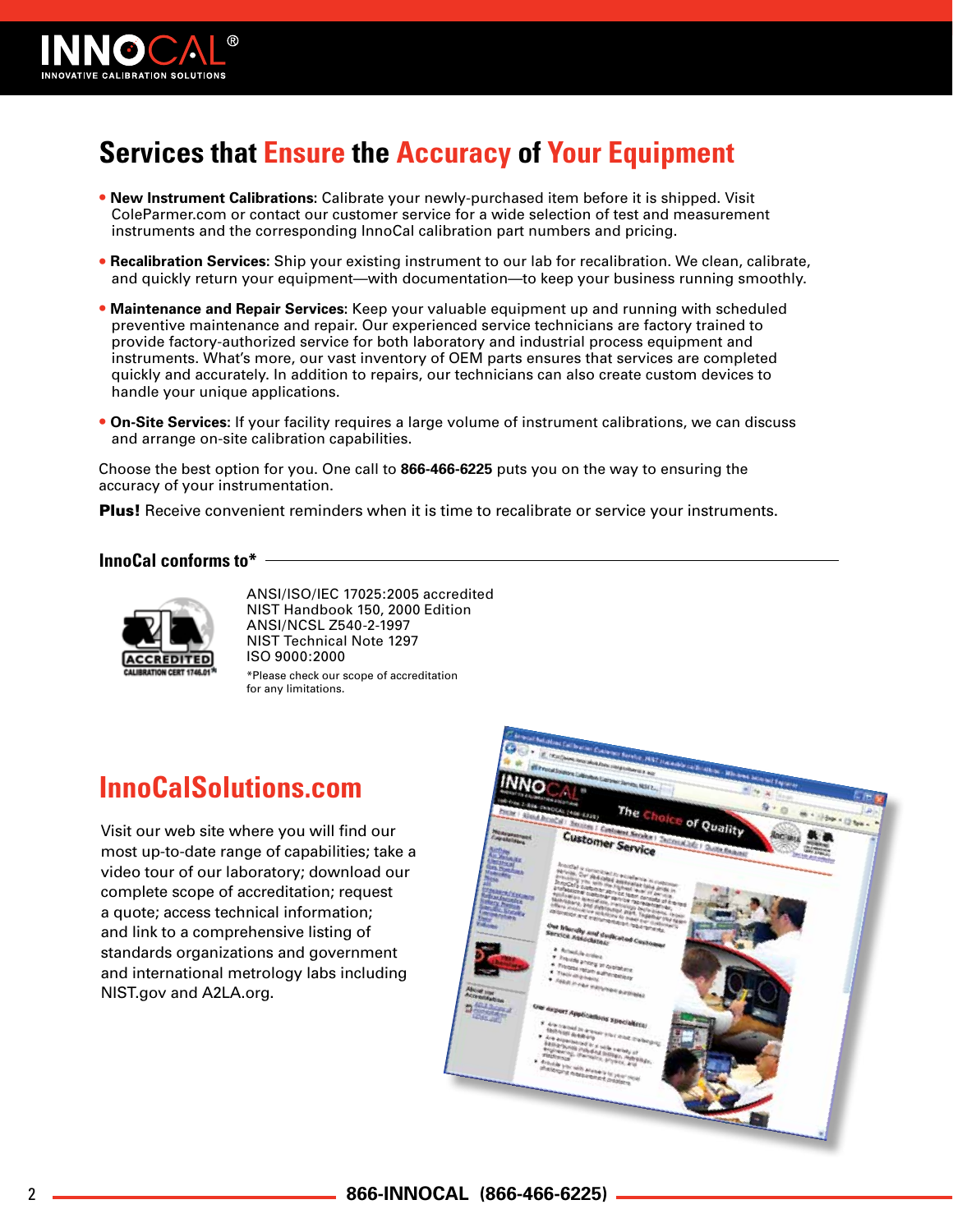

# **InnoCal provides detailed calibration documentation that is traceable to NIST Standards**



#### **866-INNOCAL (866-466-6225)** 33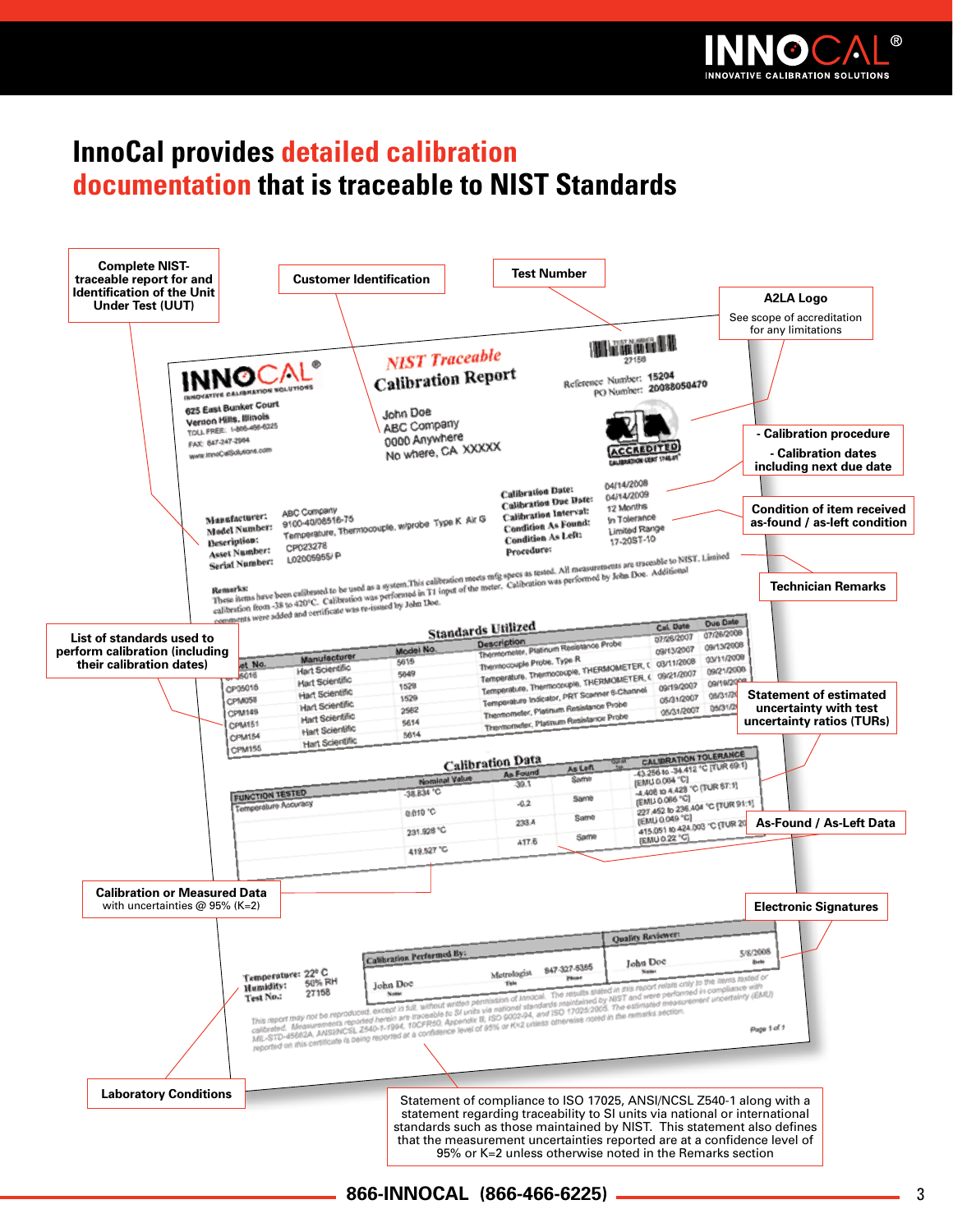

# *Temperature Calibrations*

InnoCal provides temperature calibration service for all styles of thermometers including:

- **Liquid-in-glass** thermometers
- Bimetal and dial thermometers
- Thermocouples
- RTDs

**Thermistors** Infrared (IR) We are the only authorized service center for recalibration of Thermo Scientific ERTCO® glass thermometers!



| <b>NIST-traceable report for:</b>             | <b>Description</b>                                                                                  | <b>Catalog number</b> |
|-----------------------------------------------|-----------------------------------------------------------------------------------------------------|-----------------------|
| Temperature datalogger                        | Three test points across range                                                                      | CF 17002-20           |
|                                               | 0.5°C (0.9°F) or worse accuracy                                                                     | CF 17101-36           |
| Temperature transducer/transmitter            | Better than 0.5°C (0.9°F) accuracy                                                                  | CF-17103-08           |
| Handheld digital indicator                    | Four test points across range, $-80$ to 1000 $\degree$ C ( $-112$ to 1832 $\degree$ F)              | CF-17101-61           |
| Scanning thermometer, meter only              | Four temperature test points across range of instrument                                             | CF 17101-79           |
| Scanning thermometer, 12-channel              | Four temperature test points with probes, -80 to 1000°C (-112 to 1832°F)                            | CF 17103 12           |
|                                               | Simulation temperature to mV or $\Omega$                                                            | CF-17103-00           |
| Scanning thermometer, 24-channel              | Four temperature test points with probes, -80 to 1000°C (-112 to 1832°F)                            | CF 17103-24           |
| Dry-well calibrator, single                   | Multiple test points across range of instrument, -40 to 500°C (-40 to 932°F)                        | CF 17002-16           |
| Dry-well calibrator, dual                     | Multiple test points across range of instrument, $-40$ to $500^{\circ}$ C (-40 to 932 $^{\circ}$ F) | CF 17002-17           |
| Dry-well calibrator, single; high-temperature | Multiple test points across range of instrument, 500 to 1100°C (932 to 2012°F)                      | CF-17002-18           |
| Metrology well                                | High-accuracy; better than $1^{\circ}$ C (0.5 $^{\circ}$ F)                                         | CF-17002-24           |
| Psychrometer                                  | Three points across range of instrument                                                             | CF-17005-00           |
|                                               | One-point 40 to 572°F (-40 to 300°C) ERTCO enclosed thermometer                                     | CF-17006-01           |
|                                               | Two to four test points across range, $-80$ to $300^{\circ}$ C ( $-112$ to $572^{\circ}$ F)         | CF-17006-03           |
| Thermometer, glass (liquid-in-glass)          | Five to nine test points across range, $-80$ to $300^{\circ}$ C ( $-112$ to $572^{\circ}$ F)        | CF-17006-05           |
|                                               | Ten to fifteen test points across range, -80 to 300°C (-112 to 572°F)                               | CF-17006-06           |
| Infrared temperature transducer               | Per manufacturer's specifications                                                                   | CF 17101-62           |
| HART <sup>®</sup> -style PRT                  | Per manufacturer's specifications                                                                   | CF-17001-11           |
| Temperature bath                              | Per manufacturer's specifications                                                                   | CF 17001-13           |

#### *Temperature Meter, Probe, and System Calibrations*

Regardless of the type of thermometry probe your application requires, InnoCal can ensure the accuracy of your meter, probe, or system!

| <b>NIST-traceable</b><br>report for:                       | <b>Description</b>                                                                                                                                                                      | <b>Meter only</b><br>calibration<br><b>Catalog number</b> | <b>Probe only</b><br>calibration<br><b>Catalog number</b> | <b>System (meter and</b><br>probe) calibration<br><b>Catalog number</b> |
|------------------------------------------------------------|-----------------------------------------------------------------------------------------------------------------------------------------------------------------------------------------|-----------------------------------------------------------|-----------------------------------------------------------|-------------------------------------------------------------------------|
| Thermocouple.<br>standard types                            | Four test points across range of instrument. Meter: -270 to 2316°C (-454 to 4200°F);<br>Probe and System: $-80$ to 1300°C (-112 to 2372°F). Actual range is dependent on type of probe. | CF-17000-10                                               | CF 17001-10                                               | CF-17002-10                                                             |
| Thermocouple,<br>cryogenic                                 | Low temperature to $-197^{\circ}$ C ( $-322^{\circ}$ F)                                                                                                                                 |                                                           |                                                           | CF 17103-25                                                             |
| Thermistor                                                 | Four test points across range of instrument. Meter, probe, and system: -80 to 150°C (-112 to 302°F)                                                                                     | CF-17000-06                                               | CF 17001-06                                               | CF-17002-06                                                             |
| <b>RTD</b>                                                 | Four test points across range of instrument. Meter: -200 to 1000°C (-328 to 1832°F); Probe and<br>System: -80 to 1300°C (-112 to 2372°F). Actual range is dependent on type of probe.   | CF-17000-04                                               | CF 17001-04                                               | CF-17002-04                                                             |
| Infrared                                                   | Four test points across range, -15 to 500°C (5 to 932°F)                                                                                                                                | CF-17004-00                                               | CF 17004-10                                               | CF-17004-20                                                             |
| Infrared calibrator                                        | Multiple test points across range, -30 to 1000°C (-22 to 1832°F)                                                                                                                        | CF-17002-19                                               |                                                           |                                                                         |
| Bimetal or dial                                            | Four test points across range, -197 to 1000°C (-320 to 1832°F)                                                                                                                          |                                                           |                                                           | CF-17003-00                                                             |
| PRT probe or<br>HART <sup>®</sup> style meter<br>and probe | Four test points across range of instrument. Meter: -270 to 2316°C (-454 to 4200°F);<br>Probe and System: $-80$ to 1000°C (-112 to 1832°F). Actual range is dependent on type of probe. |                                                           | CF-17001-11                                               | CF-17002-11                                                             |

#### *Humidity Calibrations*

From wall-mount thermohygrometers to multiprobe handheld instruments, InnoCal offers humidity calibrations for virtually any brand or style of meter.

| <b>NIST-traceable report for:</b>                                                                                                                 | <b>Catalog number</b> |
|---------------------------------------------------------------------------------------------------------------------------------------------------|-----------------------|
| Thermohygrometer, handheld or benchtop. Three humidity test points (30, 60, and<br>80% RH) and one temperature test point at ambient (22 to 25°C) | CF-17030-20           |
| Datalogger, humidity/temperature                                                                                                                  | CF-17030-24           |
| Recorder, humidity/temperature                                                                                                                    | CF-17030-26           |
| Digital/dial indicator, humidity/temperature                                                                                                      | CF-17030-28           |
| Psychrometer, three test points across range of instrument                                                                                        | CF-17002-24           |

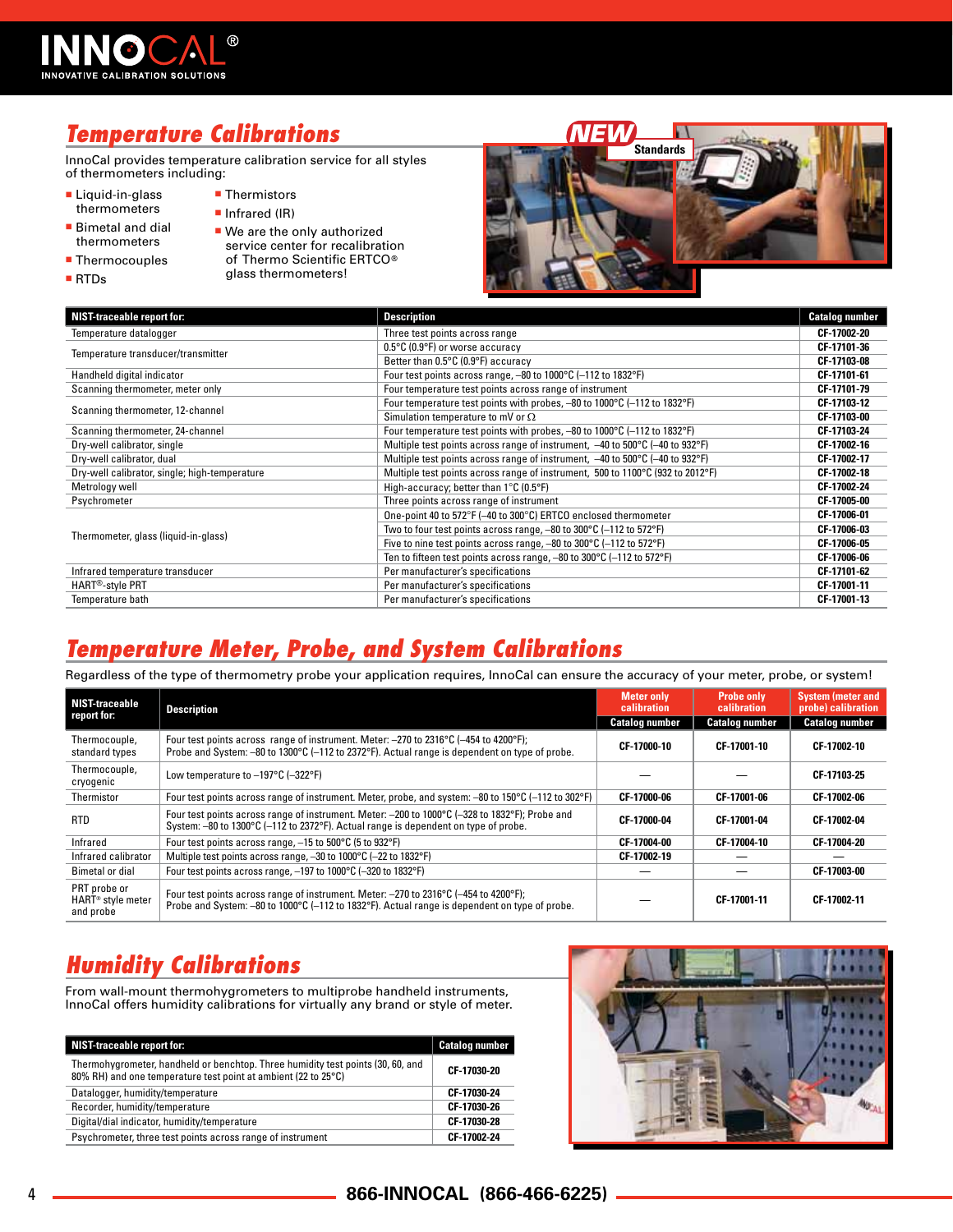

# *Pressure Calibrations*

InnoCal performs NIST-traceable pressure and vacuum calibrations on absolute-, atmospheric-, and gauge-pressure vacuum or pressure gauges, transducers, and barometers.

| <b>NIST-traceable report for:</b>                                                                                            | <b>Catalog number</b> |
|------------------------------------------------------------------------------------------------------------------------------|-----------------------|
| Pressure/vacuum gauge; 1, 2, or 3% accuracy.<br>Five test points across range 0 to 20,000 psi, 0 to 30" Hg                   | CF-17040-10           |
| Pressure/vacuum gauge; better than 1% accuracy.<br>Five test points across range 0 to 20,000 psi, 0 to 30" Hg                | CF 17040-12           |
| Barometer/barograph. Three test points across range (950 to 1030 mBar);<br>one temperature test point at ambient (22 to 5°C) | CF-17040-30           |
| Fluke 700-series pressure module                                                                                             | CF-17090-26           |
| Pressure comparator                                                                                                          | CF-17090-27           |
| Pressure transmitter                                                                                                         | CF-17090-29           |
| Process calibrator, high accuracy; up to 5000 psig                                                                           | CF-17002-15           |
| Process calibrator, low accuracy, handheld                                                                                   | CF 17101-78           |
| Low-pressure manometer                                                                                                       | CF-17090-31           |
| Dead weight tester, single column; 0.1% accuracy                                                                             | CF 17101-09           |
| Dead weight tester, single column; 0.05% accuracy                                                                            | CF-17101-10           |
| Dead weight tester, single column; 0.015% accuracy                                                                           | CF-17101-11           |
| Dead weight tester, dual column; 0.1% accuracy                                                                               | CF-17101-12           |
| Dead weight tester, dual column; 0.05% accuracy                                                                              | CF-17101-13           |
| Dead weight tester, dual column; 0.015% accuracy                                                                             | CF-17101-14           |
| Dead weight tester; >0.015% accuracy                                                                                         | CF 17101-15           |
| Dead weight tester, pneumatic, 0.1%                                                                                          | CF 17101-83           |
| Dead weight tester, pneumatic; 0.05%                                                                                         | CF-17101-84           |
| Dead weight tester, pneumatic; 0.015%                                                                                        | CF 17101-85           |



#### *Electrical Calibrations*

InnoCal's highly trained metrologists use high-end multifunction calibrators to perform NIST-traceable calibrations on your electronic instruments.

| <b>NIST-traceable report for:</b>                                 | Catalog no. |
|-------------------------------------------------------------------|-------------|
| DC and AC/DC current and voltage transducer                       | CF-17101-81 |
| Capacitance meter                                                 | CF-17090-38 |
| <b>Conductivity meter</b>                                         | CF-17090-30 |
| Counter, low-accuracy                                             | CF-17100-26 |
| Counter, high-accuracy                                            | CF-17101-24 |
| Current clamp meter                                               | CF-17090-04 |
| Multimeter with infrared thermometer                              | CF-17090-08 |
| Multimeter, 4.5 digit, handheld                                   | CF-17090-00 |
| Multimeter, 4.5 digit, benchtop                                   | CF-17090-02 |
| Multimeter, 5.5 digit, handheld                                   | CF-17090-40 |
| Multimeter, 5.5 digit, benchtop                                   | CF-17090-42 |
| Multimeter, 6.5 digit, handheld                                   | CF-17090-44 |
| Multimeter, 6.5 digit, benchtop                                   | CF-17090-46 |
| Multimeter, high-accuracy reference; >6.5 digit                   | CF-17101-30 |
| Multimeter accessory/high-volt probe                              | CF 17101-29 |
| Single function generator                                         | CF-17101-07 |
| Dual function generator                                           | CF-17101-22 |
| Loop calibrator, low accuracy                                     | CF-17090-20 |
| Loop calibrator, high accuracy                                    | CF-17090-22 |
| Panel indicator (voltage, current, resistance)                    | CF-17090-18 |
| Recorder; chart, strip, or digital (voltage, current, resistance) | CF-17100-00 |
| Recorder, X-Y (voltage, current, resistance)                      | CF-17100-10 |
| Data logger (voltage, current, resistance)                        | CF-17101-18 |



| <b>NIST-traceable report for:</b>                         | Catalog no. |
|-----------------------------------------------------------|-------------|
| Panel-mount indicator, multiple inputs                    | CF-17101-63 |
| Micro-ohmmeter                                            | CF-17101-26 |
| Component tester (economical)                             | CF-17101-20 |
| Process calibrator, high accuracy; up to 5000 psig        | CF 17002-15 |
| Process calibrator, low accuracy, handheld                | CF-17101-78 |
| High-accuracy portable process and documenting calibrator | CF-17101-82 |
| ScopeMeter, to 1 GHz, handheld                            | CF-17090-12 |
| ScopeMeter, to 300 MHz, handheld                          | CF-17100-33 |
| ScopeMeter, to 600 MHz, handheld                          | CF-17101-31 |
| Oscilloscope, to 1 GHz, bench                             | CF-17090-14 |
| Oscilloscope, to 300 MHz, bench                           | CF-17100-34 |
| Oscilloscope, to 600 MHz, bench                           | CF-17101-32 |
| Power watt meter                                          | CF-17090-28 |
| Power harmonic analyzer (low frequency)                   | CF-17090-32 |
| Power quality meter (low frequency)                       | CF-17090-34 |
| Power disturbance meter (low frequency)                   | CF-17090-36 |
| Power supply, AC/DC single phase                          | CF-17090-16 |
| Power meter (low-frequency)                               | CF-17101-34 |
| Resistance decade box                                     | CF-17101-35 |
| Megohmeter                                                | CF-17101-25 |
| Ground resistance tester                                  | CF-17101-27 |
| <b>Hipot tester</b>                                       | CF-17101-28 |
| Signal generator                                          | CF-17101-98 |
| RF spectrum analyzer                                      | CF 17101-99 |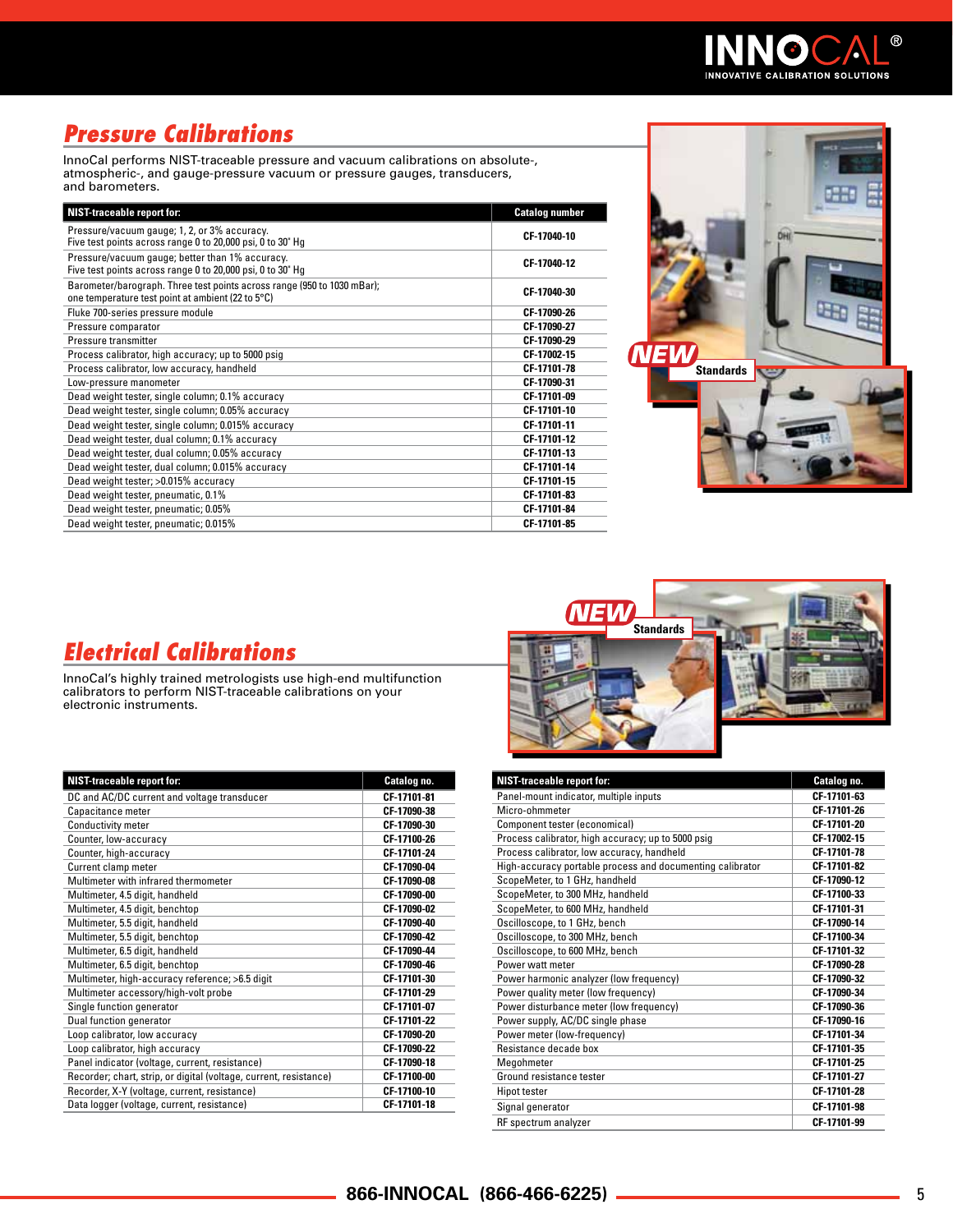

#### *Torque Calibrations*



| <b>NIST-traceable report for:</b>                       | <b>Catalog number</b> |
|---------------------------------------------------------|-----------------------|
| Cap closure calibrator                                  | CF 17080-15           |
| Precision torque tester, 100 oz-in maximum              | CF 17101-40           |
| Precision torque tester, 100 lb-in maximum              | CF-17101-86           |
| Precision torque tester, 500 lb-ft maximum              | CF-17101-87           |
| Precision torque tester, 1000 lb-ft maximum             | CF-17101-88           |
| Torque screwdriver/watch, to 50 in-lb                   | CF-17100-40           |
| Torque wrench, dial type, up to 250 lb-in, 2%           | CF 17101-39           |
| Torque wrench, dial type, up to 1200 lb-in, 2%          | CF 17101-89           |
| Torque wrench, dial type, up to 600 lb-ft, 2%           | CF 17101-90           |
| Torque wrench, dial type, up to 1000 lb-ft, 2%          | CF-17101-91           |
| Torque wrench, click type, up to 250 lb-in, 4%          | CF 17101-92           |
| Torque wrench, click type, up to 1200 lb-in, 4%         | CF-17101-93           |
| Torque wrench, click type, up to 600 lb-ft, 4%          | CF-17101-94           |
| Torque wrench, click type, up to 1000 lb-ft, 4%         | CF-17101-95           |
| Torque wrench, dial or click type, up to 2000 lb-ft, 2% | CF-17101-96           |

#### *Force Calibrations*

| <b>NIST-traceable report for:</b>  | <b>Catalog number</b> |
|------------------------------------|-----------------------|
| Force gauge, up to 250 lbs         | CF-17080-16           |
| Force gauge, up to 500 lbs         | CF-17101-37           |
| Load cells with data up to 1000 lb | CF 17101-38           |
| Scale, all types                   | CF 17101-52           |

#### *Dimensional Calibrations*



| NIST-traceable report for:                    | <b>Catalog number</b> |
|-----------------------------------------------|-----------------------|
| Dimensional instrument, miscellaneous         | CF 17050-11           |
| Protractor or angle meter                     | CF-17100-44           |
| Micrometer or caliper, up to 12 inches        | CF 17050-12           |
| Micrometer or caliper, from 12 to 24 inches   | CF 17050-13           |
| Height gage, 0 to 24 inches                   | CF-17050-14           |
| Gage block, up to 6 inches (priced per block) | CF 17050-15           |
| Steel ruler, up to 24 inches                  | CF 17050-16           |
| Ultrasonic thickness gauge                    | CF-17101-68           |
| Coating thickness gauge                       | CF-17101-69           |

#### *Flowmeter Calibrations*

Our computerized, automated standards allow us to perform NIST-traceable mass and correlated flow measurements, using air or nitrogen gas.



| <b>NIST-traceable report for:</b>                                                                   | <b>Catalog number</b> |
|-----------------------------------------------------------------------------------------------------|-----------------------|
| Flowmeter, air/gas. Five to seven test points across range<br>0.1 to 80,000 sccm (0.1 to 80L/min).  | CF-17080-00           |
| Flowmeter, gas mass. Five to seven test points across range<br>0.1 to 80,000 sccm (0.1 to 80L/min). | CF-17080-10           |
| Flowmeter, liquid. 1 ccm to 300 L/min water<br>(can correct for other fluids).                      | CF-17080-12           |

### *Air Velocity Calibrations*

Our state-of-the-art air velocity standard enables us to calibrate most types of anemometer including hot wire, vane, Balometer®, and air capture hoods.



| NIST-traceable report for:          | <b>Catalog number</b> |
|-------------------------------------|-----------------------|
| Anemometer, hot-wire type           | CF-17100-11           |
| Anemometer/air velocity transmitter | CF-17101-01           |
| Balometer                           | CF-17101-02           |

## *Weather Calibrations*

| NIST-traceable report for:                                                                                                          | <b>Catalog number</b> |  |
|-------------------------------------------------------------------------------------------------------------------------------------|-----------------------|--|
| Weather station/barometer, benchtop<br>(temperature, pressure, humidity,<br>air velocity)                                           | CF 17100-01           |  |
| Weather station/barometer, handheld<br>(temperature, pressure, humidity,<br>air velocity)                                           | CF 17101 67           |  |
| Barometer/barograph, three test points<br>across range (950 to 1030 mBar), one<br>temperature test point at ambient<br>(22 to 25°C) | CF 17040-30           |  |